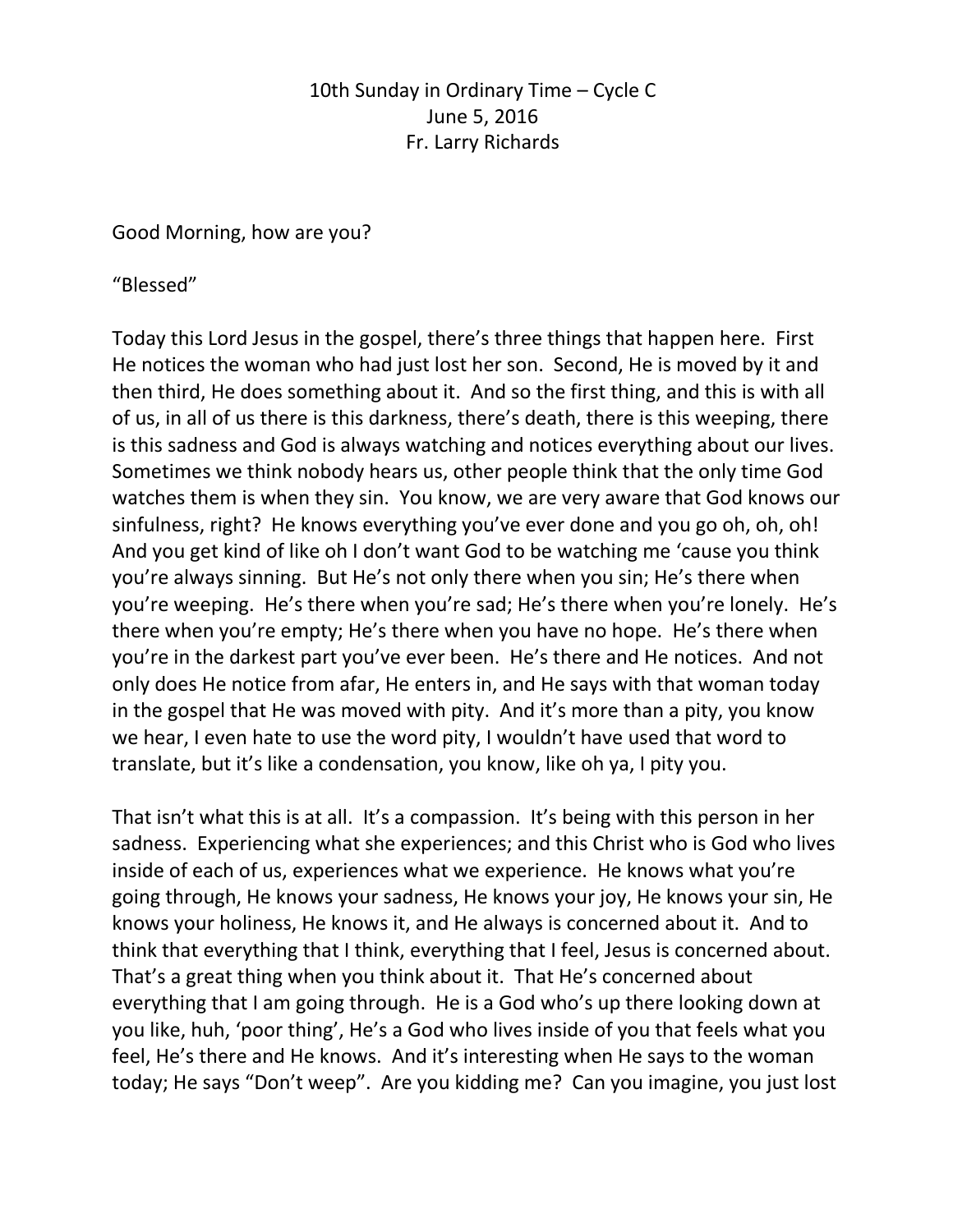your son and I come up to you and say, "Hey, don't weep". Thanks, Father! Let's find somewhere else I can go now. But the reality is, He knew He was going to bring life and so He was so touched by her hurt, He says "You don't have to be afraid, you don't have to weep, I got this". And He did.

The God of the Universe did. And so when Jesus comes to us and He says sometimes that we're, you know, what is He saying this to me for? Why are you telling me to have hope in my darkness? Why are you telling me in the midst of when I have lost somebody I love to not worry? Because God says, "I have the last word". "I will bring life out of your darkness." And then when He touches that man and He brings Him back to life, not often, most of the time, Jesus doesn't do this for us, when we lose somebody we love, they're gone. But they're not, they live forever. And Jesus is looking at us and telling us, "you don't have to worry, that forever and ever and ever and ever and ever, I bring life to that person, that I got this". And so when you and I can be in the midst of all of our darkness, all of our lost hope, all of our sadness and Jesus can come to us and be with us and say, "I got this, I got this, I'm going to bring life out of it".

But the only way we will ever get that is when we know that this world isn't home. Again this week I was in Denver, had a fine time, very fast, up and down, but one time we were in the car and someone was talking to me about tragedy, and we all have tragedy in our hearts and in our lives, right? We have all experienced tragedy. And tragedy is always the darkest part of our lives unless we look at it with the eyes of faith. That when we look at things from this prospective only, from this world, things stink, right? You know you can get crazy about who the next president might be, "Oh my gosh, what's happening?" You can get crazy over these things or again you can remember that Jesus wins, no matter what, Jesus wins and that we got to make sure that we are looking at Jesus and not all the garbage. We got to make sure that Jesus says, "I got this, I'm going to win, but you're going to have to trust me" because sometimes the way He wins isn't in this world, right? It's in the forever world.

And again if the only thing this is, is for our time on this earth, then we should just forget about it now. But this is only the first sentence of eternity, our time on earth. That ultimately, you know that poor kid that Christ rose from the dead today, you know he died again. He died. You know again, I often have said, he must have been awful excited, you know most people just have to go through it